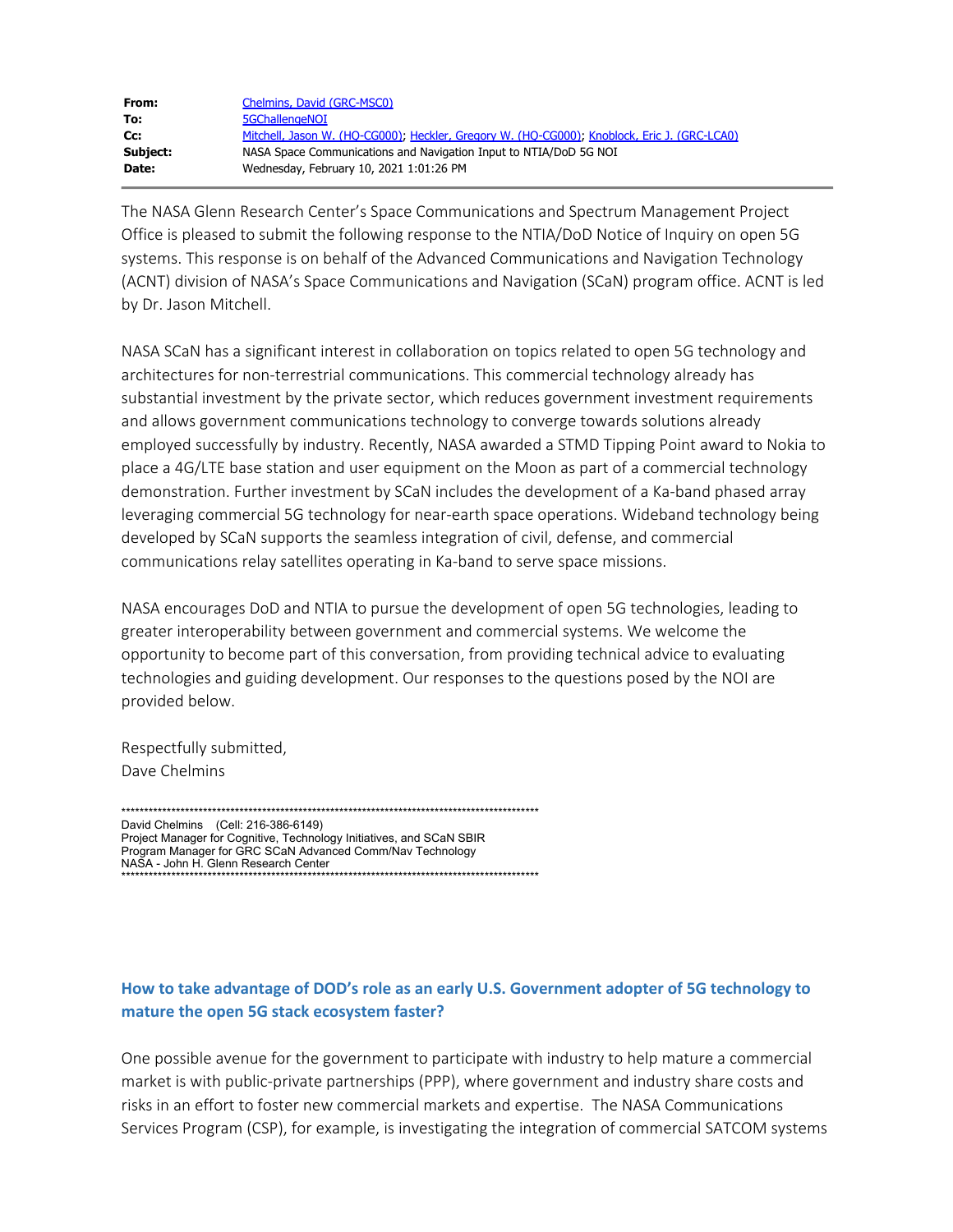into future agency missions via a three-phase strategy with industry partners. Another example of a successful PPP was between ESA and Airbus for the development of the SpaceDataHighway, which provides high-rate laser communication services to space-based users.

### **How to encourage more participation in open 5G stack development including encouraging new participants and identifying any roadblocks to broader participation?**

Structure the call for participation such that all businesses are encouraged to apply. Avoid barriers to entry (such as financial or labor-related) that may preclude smaller companies. Tailor the candidate evaluation criteria such that a diversity of applicants is favored.

#### **What should be the goals of the challenge to focus on maturing the open 5G stack ecosystem?**

To mature an open market, design the incentives (i.e., rewards) of the challenge to focus on areas that encourage collaboration, cooperation and interoperability between systems. Levels of collaboration/interoperability will be commensurate with reward to participants. Also, consider partnerships between government and industry such that the government may assume some of the up-front cost/risks such that industry can establish a viable business case. Over time, the government can reduce/eliminate investment as the market matures.

#### **How to encourage the greatest level of innovation?**

Encouragement to participation comes through reward, which can include contract awards, cash prizes, partnerships, or other agreements. Structure the reward of the challenge such that participants exhibiting the greatest level of innovation achieve the greatest reward. Reference the DARPA Spectrum Collaboration Challenge (SC2).

#### **What metrics should be used in the assessment of proposals?**

Collaboration, cooperation, and interoperability are key goals to achieving an open market. DoD should weight the evaluation metrics of the challenge in such a way that participants that exhibit the greatest level of those metrics will achieve the highest evaluation scores.

# **How to structure the challenge such that it provides a dual benefit to both government and open 5G stack market?**

Structure the challenge such that government and industry may share some of the costs/risks for maturing desired technologies through partnerships, such as public-private partnerships. In such cases, the government may assume a greater level of cost burden early in the partnership to encourage industry to work towards advancement of the technology. Once the market reaches a greater level of maturity, industry can reap the reward of enhanced market share, and the government can reduce/eliminate its involvement.

# **What are the incentives in open 5G stack ecosystem development that would maximize cooperation and collaboration, and promote interoperability?**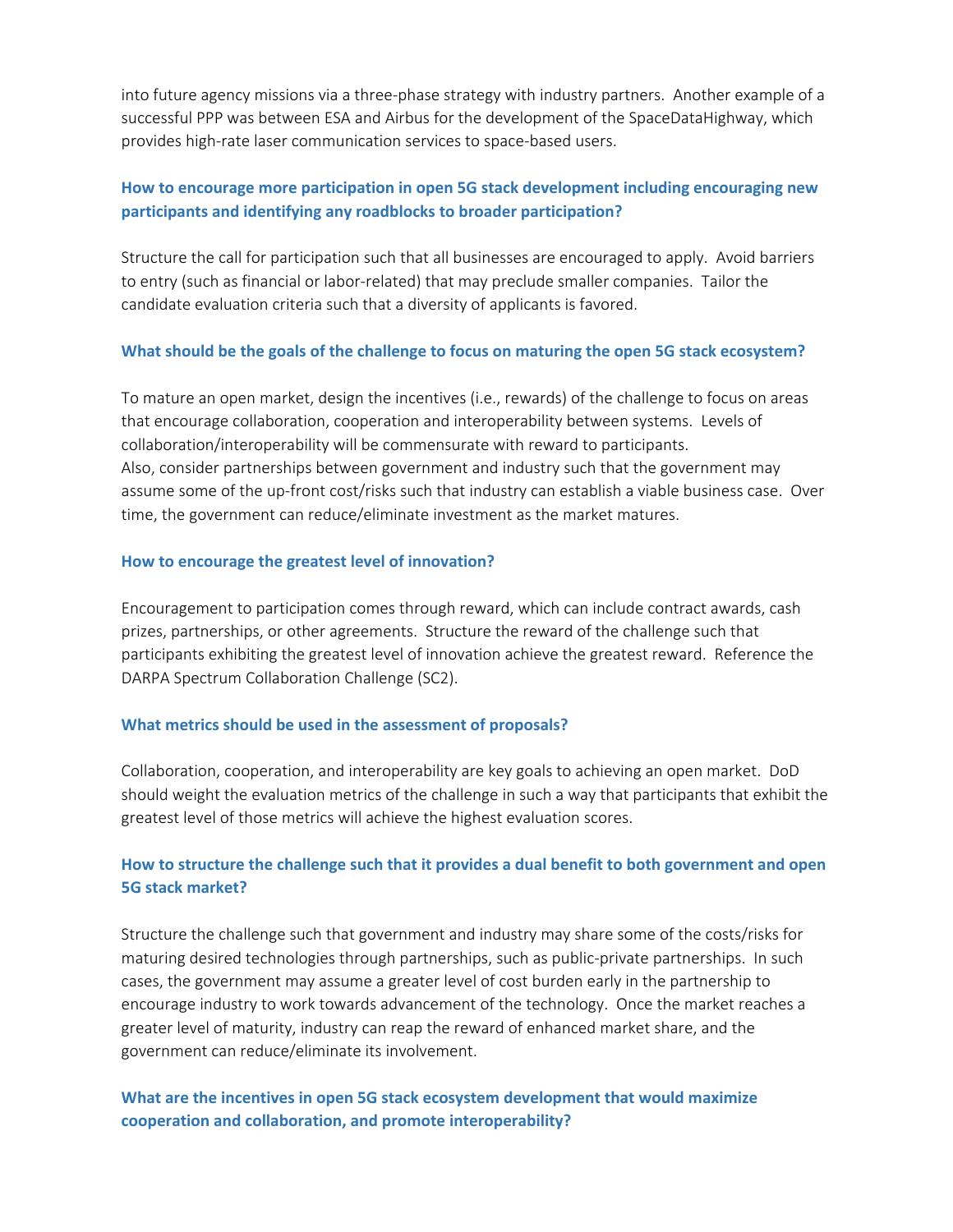DoD should weight the evaluation metrics of the challenge in such a way that the highest evaluation weights are based on participants that exhibit the greatest level of collaboration, cooperation, and interoperability.

#### **How to include test and evaluation of security components?**

DoD can evaluate security aspects of the technology by structuring a portion of the challenge such that teams will receive the greatest reward for exposing the security weaknesses of other competitors. Another option could provide for an independent "red team" that focuses on exposing competitors' security weaknesses throughout all phases of the challenge.

## **What software and hardware infrastructure will be needed to successfully execute this Challenge?**

To ensure fair evaluation of interoperability, the government can establish an independent government testing capability (consisting of hardware and software). The evaluation may consist of 1-to-N or N-to-1 testing of user equipment and base stations to determine interoperability. NIST may be an appropriate agency to perform this testing. NASA has a strong capability, presence, and interest in satellite propagation (e.g., antennas, amplifiers) and the evaluation of networks extending beyond Earth.

## **What is a reasonable timeframe to structure such a Challenge? Should there be different phases for such a Challenge? If so, what are appropriate timelines for each suggested phase?**

Based on the size and scope of the open 5G architecture, it seems that the challenge should be structured as a multi-year and multi-phase effort. For example, the DARPA SC2 was structured as a multi-year challenge with multiple rounds, where each round focused on different scenarios with varying obstacles. At the end of each round, the two lowest-scoring teams competed to avoid elimination.

The NASA Urban Air Mobility (UAM) Grand Challenge is another example of a multi-year and multiphase challenge focusing on fostering the capabilities and readiness of aerial vehicles and systems for enhanced mobility around densely populated areas.

In another case, the NASA Communications Services Program (CSP) is investigating the feasibility of integrating commercial SATCOM systems into future agency missions via an approach that spans three phases and multiple years.

## **Could a Challenge be designed that would require participants to leverage software bill of materials design principles in the development of components for an open 5G stack?**

The evaluation metrics of the challenge should be weighted in such a way that those participants that leverage the desired design principles will achieve a higher evaluation scores / higher reward. The use of a modular design already is encouraged by standard 4G/5G architecture, which